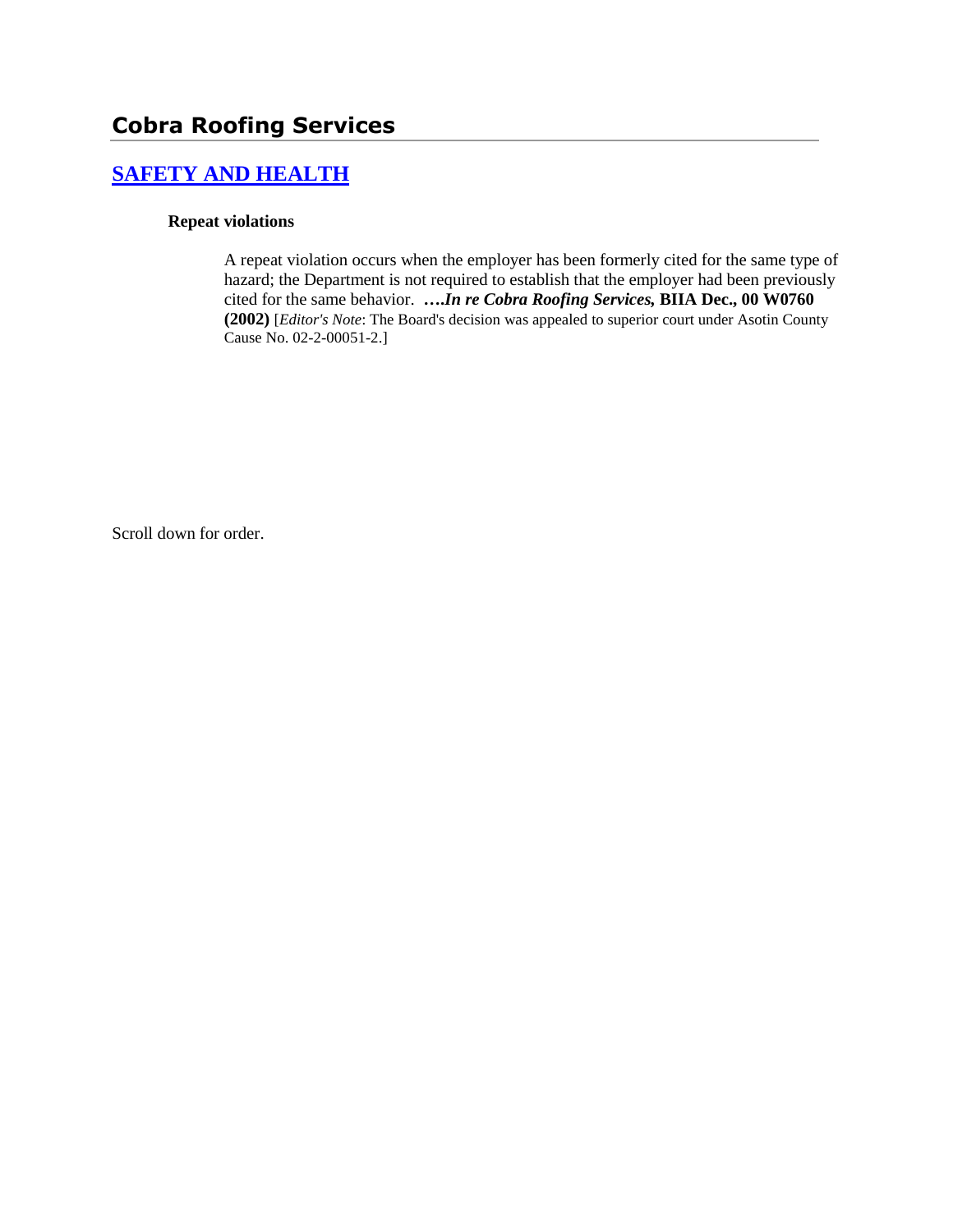## **BEFORE THE BOARD OF INDUSTRIAL INSURANCE APPEALS STATE OF WASHINGTON**

**)**

**IN RE: COBRA ROOFING SERVICES, INC. ) DOCKET NO. 00 W0760**

**CITATION & NOTICE NO. 303201669 ) DECISION AND ORDER** 

APPEARANCES:

Employer, Cobra Roofing Services, Inc., by McCormick, Dunn & Black, P.S., per Kevin W. Roberts

Employees of Cobra Roofing Services, Inc., None

Department of Labor and Industries, by The Office of the Attorney General, per G. Ward McAuliffe, Assistant

The employer, Cobra Roofing Services, Inc., filed an appeal with the Board of Industrial Insurance Appeals on July 3, 2000, from a Corrective Notice of Redetermination of the Department of Labor and Industries dated June 21, 2000. The Corrective Notice of Redetermination affirmed a serious repeat violation (Citation 1, Item 1) of WAC 296-155-24510, and an assessed penalty of \$3,200; affirmed a serious violation (Citation 2, Item 1) of WAC 296-155-480(2)(a), and an assessed penalty of \$640; affirmed a serious violation (Citation 2, Item 2) of WAC 296-155- 24515(4)(f), and an assessed penalty of \$1,360; and affirmed a general violation (Citation 3, Item 1) of WAC 296-155-505(2)(h), without penalty (total assessed penalties of \$5,200). **AFFIRMED AS MODIFIED.**

## **DECISION**

Pursuant to RCW 51.52.104 and RCW 51.52.106, this matter is before the Board for review and decision on a timely Petition for Review filed by the Department of Labor and Industries to a Proposed Decision and Order issued on July 30, 2001, in which the Corrective Notice of Redetermination of the Department dated June 21, 2000, was affirmed as modified.

The Board has reviewed the evidentiary rulings in the record of proceedings and finds that no prejudicial error was committed and the rulings are affirmed.

After consideration of the Proposed Decision and Order, the Petition for Review filed thereto, the Employer's Response to Department's Petition for Review, and a careful review of the entire record before us, we are persuaded that with regard to Item 1-1, the violation of WAC 296-155- 24510 should indeed be affirmed, and further, that the penalty attached to this violation should be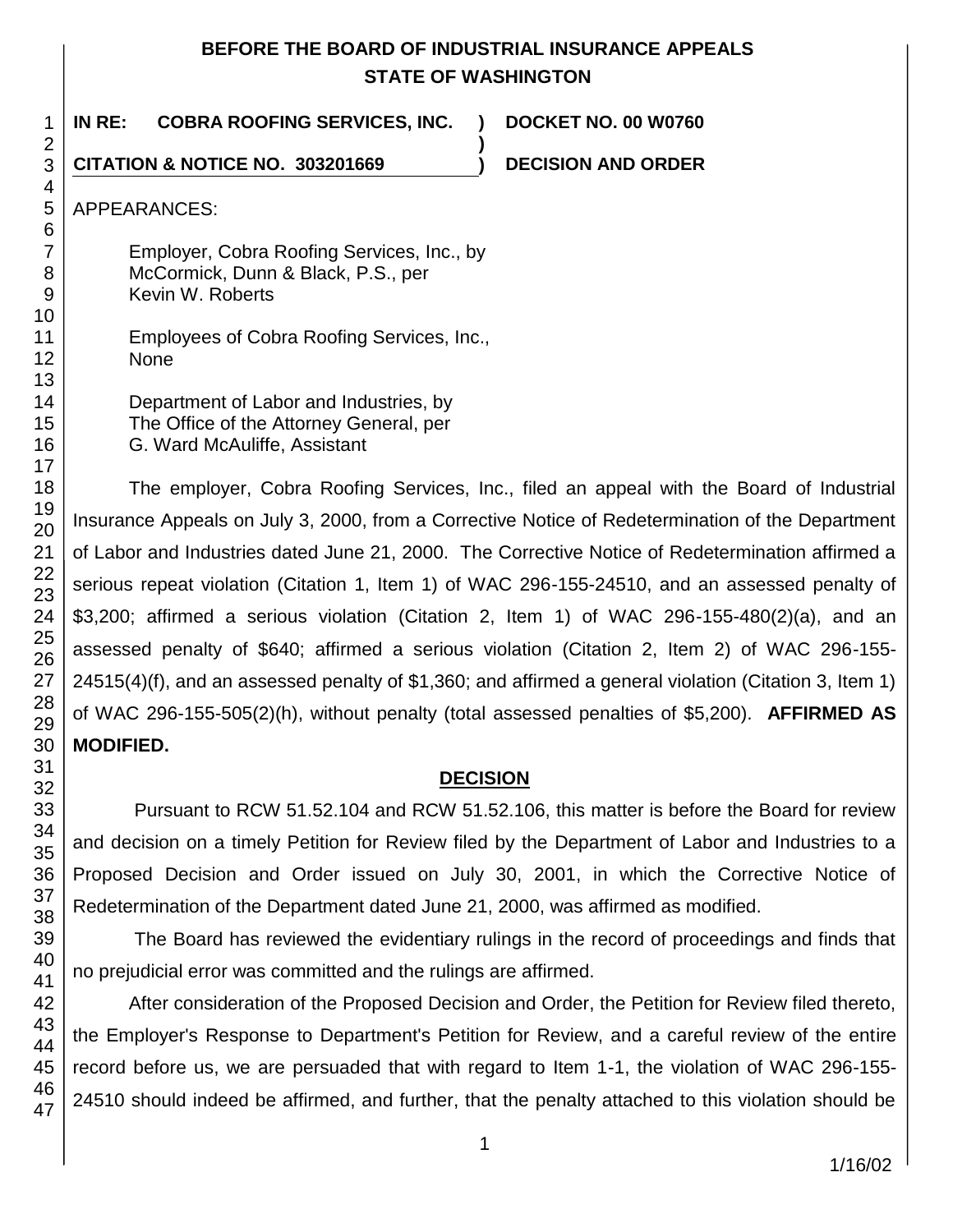doubled to reflect that a previous violation occurred. Moreover, with regard to Item 2-1, we hold that the facts presented are sufficient to establish a violation of WAC 296-155-480(2)(a). In all other respects we agree with our industrial appeals judge's Proposed Decision and Order.

As a preliminary matter, we wish to note that the employer has filed a motion for attorney fees and costs, pursuant to RCW 4.84.350(1). That statute provides that a court shall award a qualified party that prevails in judicial review of an agency determination, fees and expenses, including reasonable attorney's fees, unless the court finds that the agency action was substantially justified. We do not believe that our review of the Department of Labor and Industries action satisfies the definition of judicial review as contained in that statute. Therefore, we do not believe the statute was intended to apply to proceedings before the Board of Industrial Insurance Appeals. We thereby decline to determine whether the employer is entitled to attorney's fees and costs under this statute. Pursuant to RCW 4.84.340, judicial review is indicated to be as defined by RCW 34.05, which is Washington's enactment of the Administrative Procedures Act (APA). The APA, however, does not provide a specific definition of the term judicial review, although it devotes Part V of the act to judicial review and civil enforcement. These are sections .410 through .598 of Chapter 34.05. Pursuant to RCW 34.05.030(2)(a), the provisions of Washington's version of the APA do not apply to proceedings before the Board of Industrial Insurance Appeals. Because of this exclusion, we conclude the provisions of RCW 4.84.350 do not apply to proceedings before the Board. They apply only to proceedings which fit the APA construction of judicial review as provided by RCW 34.05.410-.598.

The facts in this matter are well set forth in the Proposed Decision and Order, and we shall only repeat them as necessary to explain the basis for our decision. With regard to Item 1-1, we completely agree with our industrial appeals judge in that not only did a violation of WAC 296-155- 24510 occur, we also agree that the employer failed to establish the occurrence of unpreventable employee misconduct. However, our industrial appeals judge determined that the Department failed to establish a basis for doubling the penalty, as it failed to do more than simply establish that the firm had previously been cited for violation of the same rule.

In determining that the Department was not justified in multiplying the base penalty by a factor of 2, our industrial appeals judge relied on *Commissioner of Labor & Industry v. Bethlehem Steel Corp.*, 684 A.2d 845, 344 M. D. 17 (1966). In *Bethlehem Steel*, the court determined that to establish a basis for multiplying the base penalty due to repeat violations, there must be a substantial similarity of violative elements between the current and prior violations. As such, our

1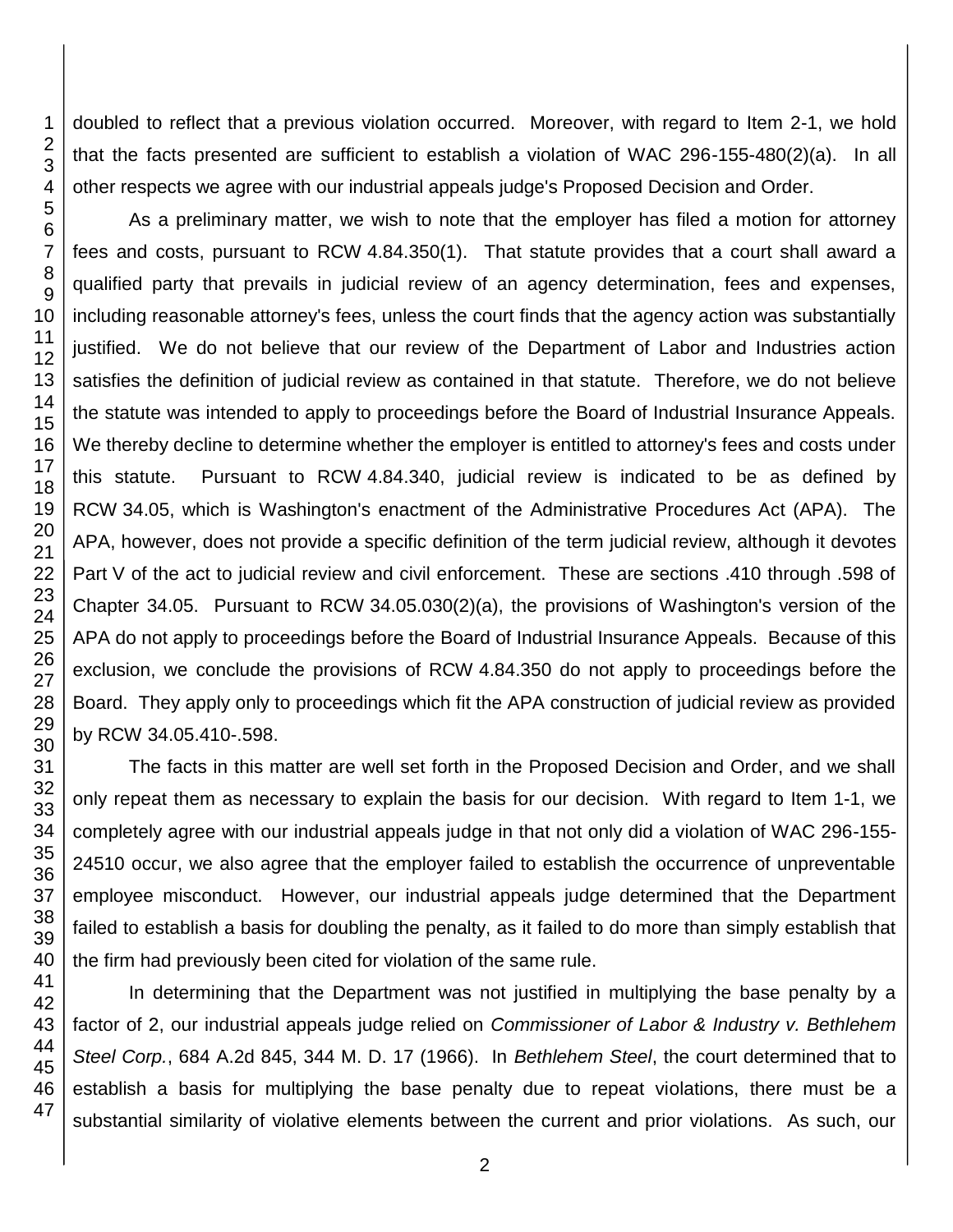industrial appeals judge determined that in order to establish a repeat violation for purposes of multiplying the base penalty, the Department must present evidence that the two violations were substantially similar.

We are, however, mindful of WAC 296-27-16001(9), in effect at the time of this violation. WAC 296-27-16001(9) defined "repeat violation" as:

> any violation of a standard or order when a violation has previously been cited to the same employer when it identifies the same type of hazard.

It is important to note that the federal standard focuses on the **behavior**, while the Washington regulation focuses on the **hazard** caused by the behavior. Certainly, WAC 296-155-24510 encompasses many different types of situations. It addresses use of fall protection, types of adequate personal fall protection devices, safety nets, and more. However, the entire regulation identifies the same hazard: that of falling 10 feet or more. We do not see any reason to refer to federal standards when the state standard is in place and is valid on its face. Accordingly, we believe that the evidence presented establishes the existence of a repeat violation.

We note also that Item 1-1 of this Citation and Notice, as well as the previous violation, involves a violation of WAC 296-155-24510, and not one of the subsections. The first part of the regulation is as follows:

> When employees are exposed to a hazard of falling from a location 10 feet or more in height, the employer shall ensure that fall restraint, fall arrest systems or positioning device systems are provided, installed, and implemented according the following requirements.

Clearly, this speaks simply to exposing employees to a fall hazard of 10 feet or more. The section is no more specific than this. There may well be other regulations that deal with more than one hazard, and thus evidence that the firm has violated that regulation, may, without more, be insufficient. In this instance, however, we believe that the evidence presented adequately establishes a repeat violation. We would thus affirm Item 1-1, and find that it was appropriately determined to have a severity of 6 and a probability of 2, resulting in a base penalty of \$2,000. From this base penalty we would deduct as adjustments \$400 for "good" good faith (as modified at the hearing), and \$800 for the size of the employer, for a total penalty of \$800. In accordance with our decision herein, we hold that it is appropriate to double this penalty, for a total penalty of \$1,600 for Item 1-1.

With regard to Item 2-1, the firm was cited for violation of WAC 296-155-480(2)(a), which requires a firm, when using portable ladders to access an upper landing surface, to ensure that the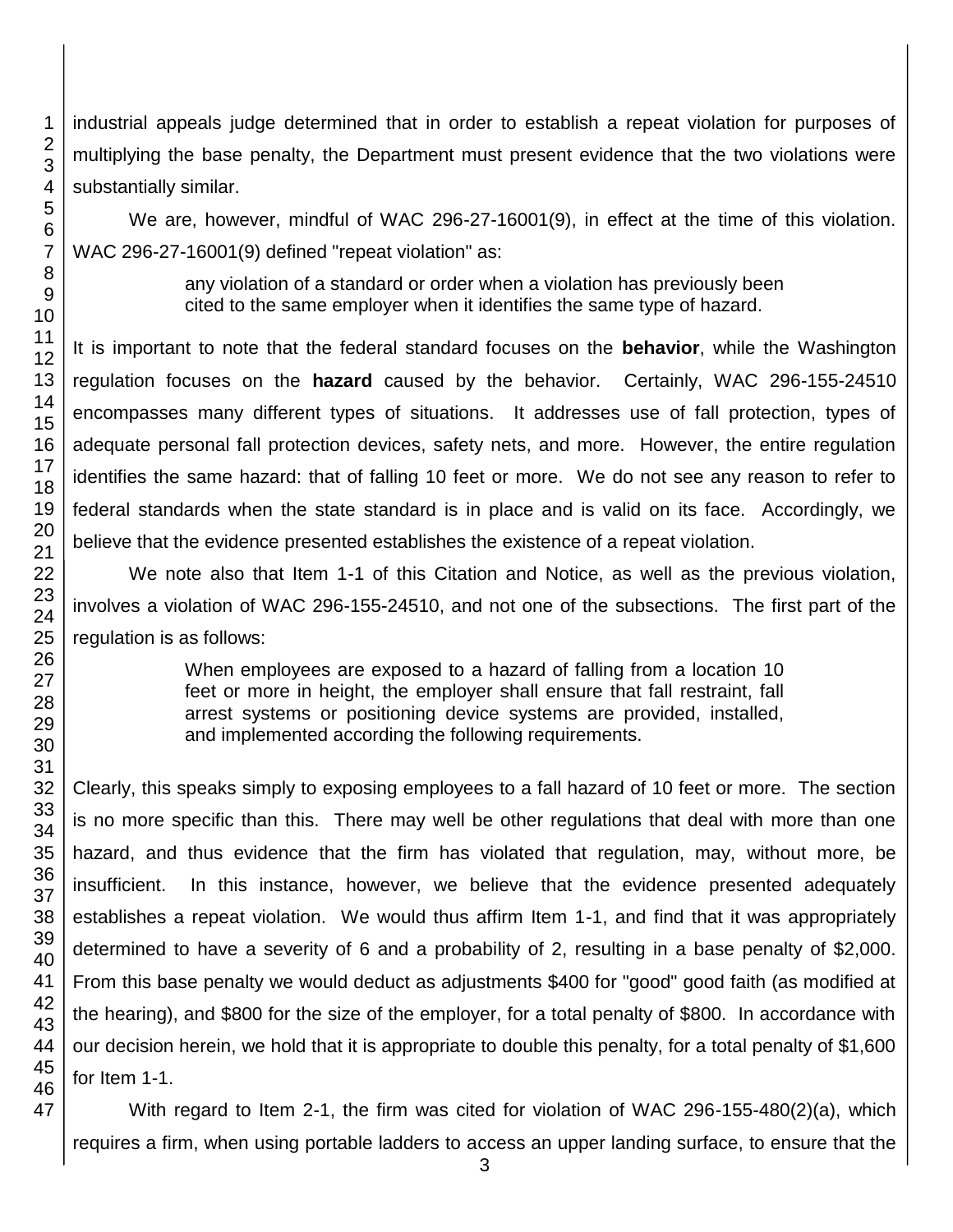ladder side rails extend at least 3 feet above the upper landing surface to which the ladder is used to gain access. The inspector determined that there were two instances of this violation. In one instance, although the ladder's side rails did not extend above the top of the parapet, the ladder was secured, which obviates the need for the extension of the side rails. In the other instance, however, the ladder was not secured. Our industrial appeals judge determined that while the ladder did not extend 3 feet past the top of the parapet, it did extend 3 feet past the roof, and that the roof was the "upper landing surface" for purposes of the regulation.

However, the last sentence of that regulation states, "In no case shall the extension be such that ladder deflection under a load would, by itself, cause the ladder to slip off its support". This suggests that the purpose for the regulation is to have 3 feet above the top of the landing surface, so that the ladder will not slip. Clearly, it is the top of the parapet that bears the weight of the ladder, and it is the first surface to which the worker, as well as the top of the ladder, would come into contact. As such, we believe that the upper landing surface is the top of the parapet, not the roof 3 feet below. Accordingly, we believe that the Department has made a prima facie case that at least one of the ladders in use violated WAC 296-155-480(2)(a).

With regard to the penalty for Item 2-1, we agree with the Department's assessment. That is, a severity of 5, as this involved a fall of over 10 feet, and a probability of 1, as this involved good weather conditions and experienced employees. This equates to a base penalty of \$1,600, which was adjusted as follows: less \$320 for "good" good faith, less another \$640 for size, and with no modification for history, resulting in a total penalty assessment for Item 2-1 of \$640.

In accordance with the foregoing, we would affirm the violation specified in Item 1-1, as well as the attached penalty, affirming the violation specified in Item 2-1 as well as the attached penalty, vacating Item 2-2 and affirming Item 3-1, with no penalty. Corrective Notice of Redetermination No. 303201669 is hereby affirmed as modified, with a total penalty assessment of \$2,240.

### **FINDINGS OF FACT**

1. On February 22, 2000, the Department of Labor and Industries conducted an inspection of a job site of the employer, Cobra Roofing Services, Inc., located at Lincoln Middle School, in Clarkston, Washington.

On May 8, 2000, the Department issued Citation and Notice No. 303201669, which alleged a serious repeat violation (Citation 1, Item 1) of WAC 296-155-24510, set an abatement date of February 22, 2000, and assessed a penalty of \$3,200; a serious violation (Citation 2, Item 1) of WAC 296-155-480(2)(a), set an abatement date of February 22, 2000, and assessed a penalty of \$640; a serious violation (Citation 2, Item 2) of WAC 296-155-24515(4)(f), set an abatement date of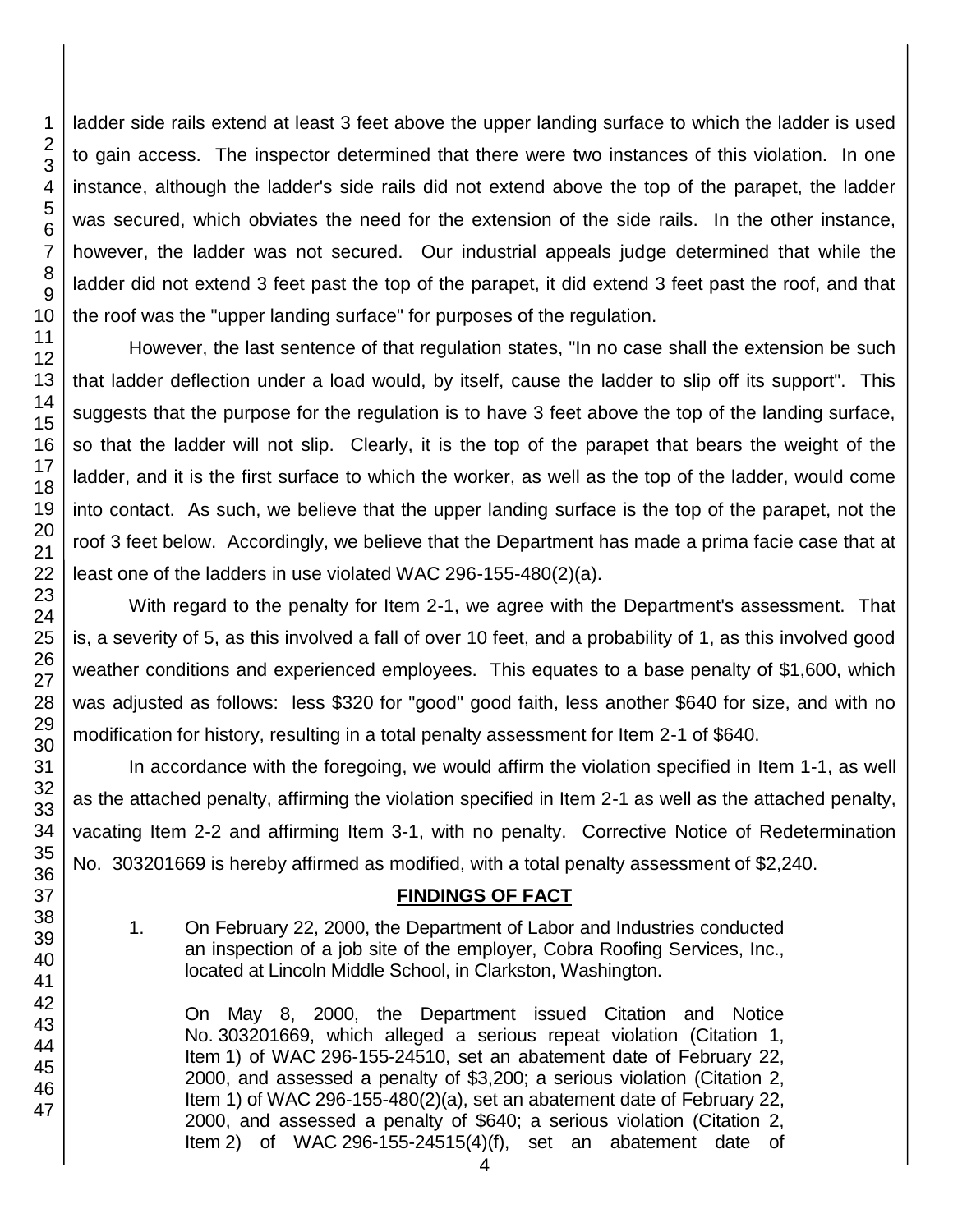February 22, 2000, and assessed a penalty of \$1,360; and a general violation (Citation 3, Item 1) of WAC 296-155-505(2)(h), and set an abatement date of February 22, 2000, without an assessment of a monetary penalty. The total penalty assessed was \$5,200.

On May 16, 2000, the employer filed a Notice of Appeal to Citation and Notice No. 303201669. Thereafter, the Department timely reassumed jurisdiction, and on June 21, 2000, the Department issued Corrective Notice of Redetermination No. 303201669, which: affirmed the serious repeat violation (Citation 1, Item 1) of WAC 296-155-24510, and an assessed penalty of \$3,200; affirmed the serious violation (Citation 2, Item 1) of WAC 296-155-480(2)(a), and an assessed penalty of \$640; affirmed the serious violation (Citation 2, Item 2) of WAC 296-155- 24515(4)(f), and an assessed penalty of \$1,360; and affirmed the general violation (Citation 3, Item 1) of WAC 296-155-505(2)(h), without penalty. The total penalty assessed was \$5,200.

On July 3, 2000, the Board of Industrial Insurance Appeals received the employer's Notice of Appeal from the Corrective Notice of Redetermination dated June 21, 2000. The appeal was assigned Board Docket No. 00 W0760.

- 2. On February 22, 2000, Cobra Roofing Services, Inc., was engaged in a re-roofing project at Lincoln Middle School, in Clarkston, Washington. The project involved work on a multi-level, flat roof. The Cobra Roofing employees at this work site were Dave Watkins, Mike Johnson, Jeremy Fields, and their foreman, Todd Bates.
- 3. On February 22, 2000, employee Jeremy Fields was working on a roof providing hand signals to a forklift operator below. He was working near the edge of the roof and was exposed to the hazard of fall from a height of 10 feet or more, and was not wearing any fall protection equipment or otherwise protected by a fall restraint system.
- 4. On February 22, 2000, employees Dave Watkins and Mike Johnson were working on and near the corner of the roof and were exposed to the hazard of a fall from a height of 10 feet or more. They were also not wearing any fall protection equipment or otherwise protected by a fall restraint system. There was a parapet wall extending from the roof edge, but in the location where they were working it was less than 36 inches in height, and was therefore an inadequate guardrail system.
- 5. On December 13, 1999, Cobra Roofing Services, Inc., was cited by the Department of Labor and Industries for a violation of WAC 296-155- 24510. No other details concerning the nature of the violation, or the conduct giving rise to the citation, are known.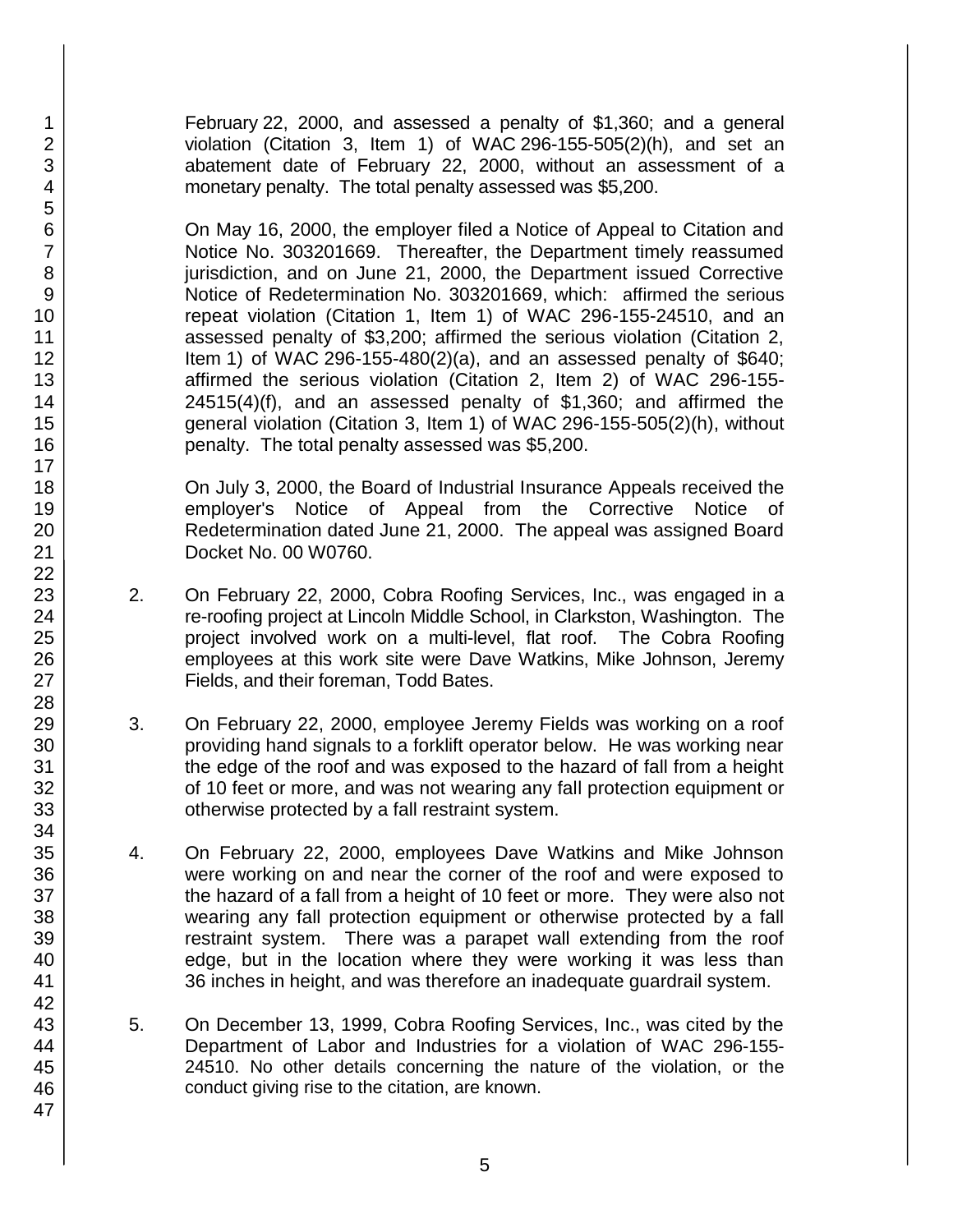- 6. In addition to preparing an on-site fall protection plan, Cobra Roofing Services, Inc., provides employees with a written safety program, provides safety training with respect to fall protection, and holds weekly safety meetings, at which fall protection issues are discussed. Cobra Roofing Services, Inc., has a progressive discipline program to discipline employees for violation of safety rules, including fall protection safety rules, which includes verbal warnings, written warnings, and possible termination. Its work sites are also subject to safety inspections by Cobra Roofing employees and others to determine if safety violations are occurring. However, on February 22, 2000, there was a breakdown in communication concerning fall protection safety requirements between management and the employees, as evidenced by the fact three employees, within a period of hours, committed fall protection violations. Three fall protection violations would not occur within a period of hours absent some failure on the part of Cobra Roofing Services, Inc., to provide an effective fall protection program, and the violations cannot be attributed to unexpected and unpreventable misconduct on the part of its employees.
- 7. On February 22, 2000, Cobra Roofing Services, Inc., was in violation of WAC 296-155-24510, in that employees of Cobra Roofing Services, Inc., were working at a height of 10 feet or more without required fall protection. This was a serious violation because it presented a fall hazard from which there was a substantial probability that death or physical harm could result from the failure to properly use fall restraint protection. This violation presented severity of 6, a probability of injury of 2, for a gravity of 12. An appropriate base penalty for this violation would be \$2,000. From this base penalty a deduction of \$400 should be made for the employers "good" good faith, and a deduction of \$800 should be made for the size of the employer (26 to 100 employees). An appropriate penalty for this violation is therefore \$800. The hazard(s) to which employees were exposed in the citation of December 13, 1999, are the same as the hazards to which the firm's employees were exposed in Item 1-1, or violation of WAC 296-155-24510. The penalty for Item 1-1 should thus be doubled, for a total penalty of \$1,600.
- 8. On February 22, 2000, Cobra Roofing Services, Inc., had placed a ladder against a wall of the building where work was being performed, in order to allow employee access to the roof. This ladder extended less than 3 feet above the top of the parapet wall against which it was resting, although it did extend in excess of 3 feet from the top of the roof itself. The top of the parapet was the upper landing surface used by employees to gain access to the roof from this ladder.
- 9. On February 22, 2000, Cobra Roofing Services, Inc., engaged in the conduct described in Finding of Fact No. 8, which is in violation of WAC 296-155-480(2)(a). This was a serious violation because it presented a hazard from which there was a substantial probability that

47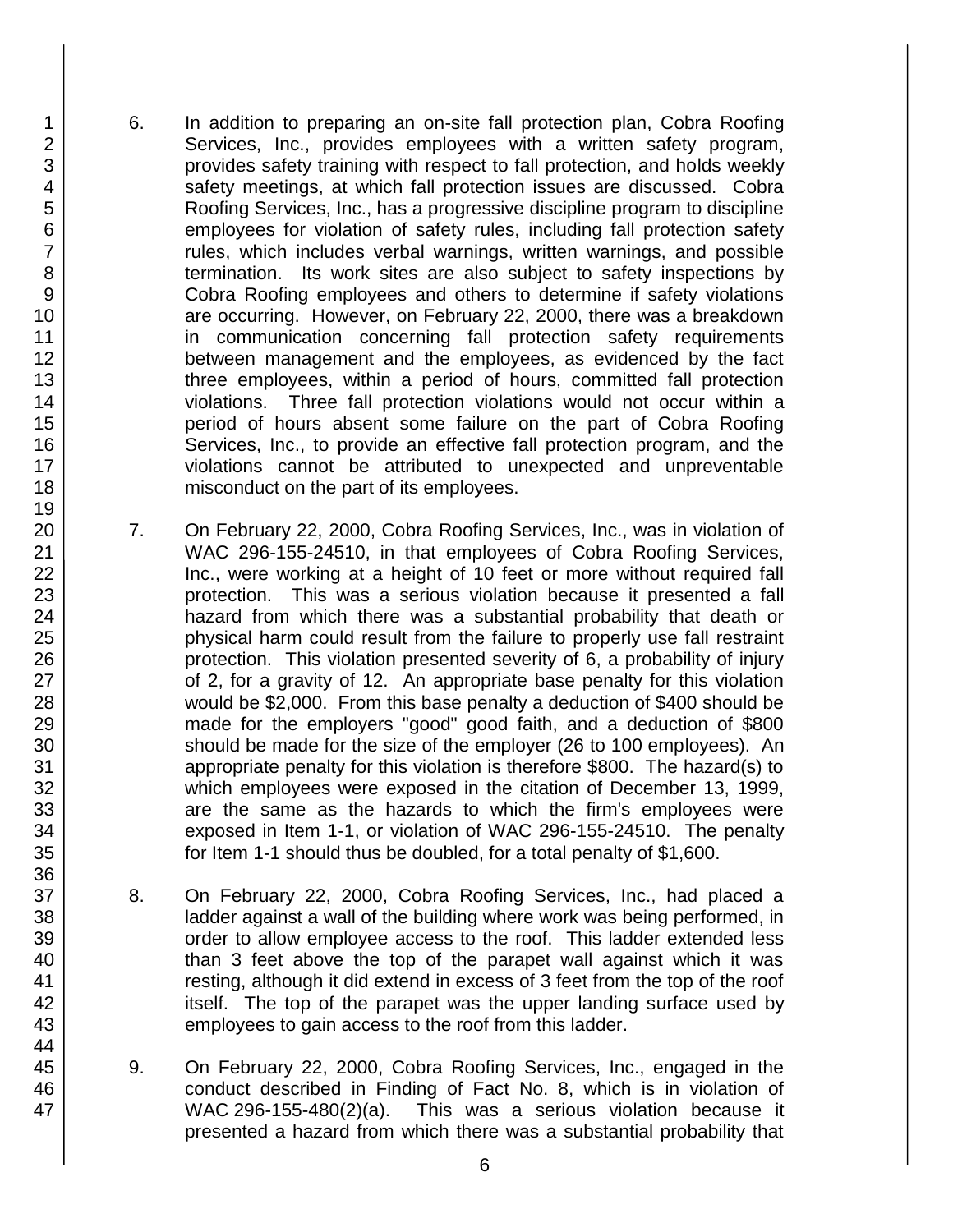death or physical harm could result from the failure to properly use or secure the ladder. This violation presents a severity of 5, as this involved a fall of over 10 feet, and a probability of 1, as this involved good weather conditions and experienced employees. An appropriate base penalty is \$1,600, which should be adjusted as follows: less \$320 for "good" good faith, less another \$640 for size, and with no modification for history, resulting in a total penalty assessment for Item 2-1 of \$640.

10. On February 22, 2000, roofing materials were being stored by Cobra Roofing Services, Inc., on the roof of Lincoln Middle School. The materials were on pallets, and some or all of them had been delivered and placed on the roof just prior to the lunch break. The materials extended beyond the warning line, which had originally been placed 6 feet from the roof edge. However, when the materials were placed on the roof, Jeremy Fields had moved the warning line in to make room for the materials and, as of the time of the inspection by the Department of Labor and Industries, had not moved the warning line back. It is therefore not known whether the materials were within 6 feet of the roof edge. Further, at no time during the course of the inspection by the Department were any employees of Cobra Roofing Services, Inc., working with these materials or in the area where they were stored. Following lunch, the employees of Cobra Roofing Services, Inc., were engaged in the process of protecting the roof from rain, and had not yet proceeded to use or unload the pallets of materials.

### **CONCLUSIONS OF LAW**

- 1. The Board of Industrial Insurance Appeals has jurisdiction over the parties to and the subject matter of this appeal.
- 2. The employer, Cobra Roofing Services, Inc., did violate the provisions of WAC 296-155-24510 on February 22, 2000 (Citation 1 Item 1), in that employees of Cobra Roofing Services, Inc., were working at a height of 10 feet or more without required fall protection. This was a serious violation because it presented a fall hazard from which there was a substantial probability that death or physical harm could result from the failure to properly use fall restraint protection. This violation of WAC 296-155-24510 was not the result of unpreventable employee misconduct. Further, this violation was a repeat of a prior violation of WAC 296-155-24510, which occurred on December 13, 1999, as the hazard involved in the violation committed on December 13, 1999, is the same type of hazard that occurred on February 22, 2000. The penalty for the serious, repeat violation of WAC 296-155-24510, which occurred on February 22, 2000 (Citation 1, Item 1), is \$1,600, and with this penalty the citation is affirmed, as modified.